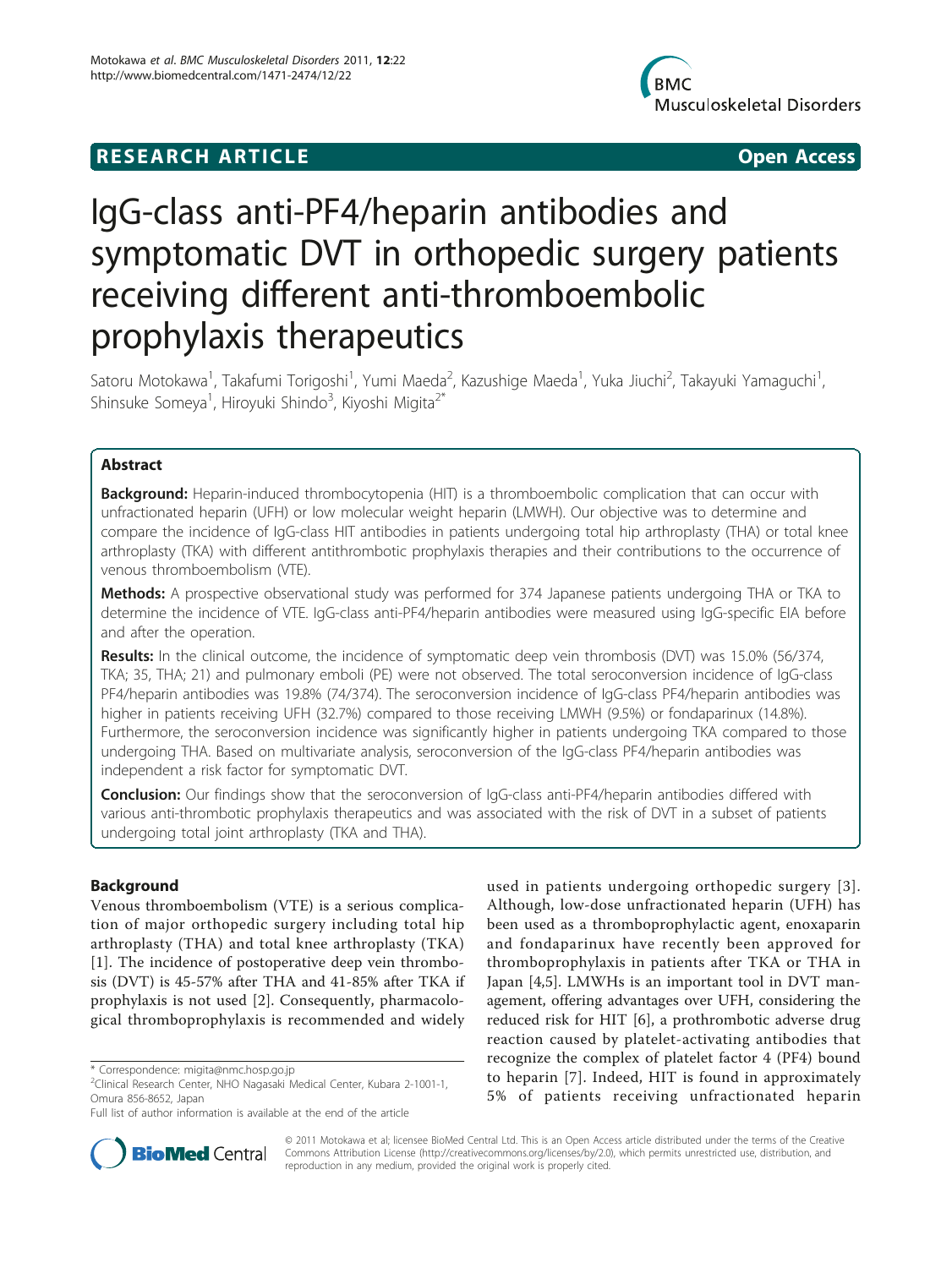thromboprophylaxis in orthopedic surgery studies [[8](#page-6-0)]. By contrast, a reduced risk of HIT has been confirmed in patients receiving LMWH or fondaparinux [[9\]](#page-6-0). HIT is caused by the generation of heparin-dependent antibodies against the PF4/heparin complex, which cause platelet activation and aggregation and eventually progress to thrombocytopenia and thrombosis [[10\]](#page-6-0). Recent studies have confirmed a minor role of IgM- and IgAclass anti-PF4/heparin antibodies in HIT [[11,12\]](#page-6-0) and there is growing evidence that only antibodies of the IgG class are capable of inducing platelet activation [\[13](#page-6-0)]. The aim of the present study was to determine the risk factors of VTE, and the incidence of symptomatic DVTs and PEs in patients undergoing THA or TKA under pharmacologic prophylaxis. Furthermore, in this study, we used a specific immunoassay that detects only IgGclass anti-PF4/heparin antibodies to determine the frequency of these antibodies and their contributions to the occurrence of VTEs.

## **Methods**

### Patients

All patients who underwent THA or TKA at our institution between September 1 2006, and April 30 2010, were enrolled in this study to determine the incidence of PE and symptomatic DVT. Data were collected regarding baseline patient characteristics, including age, gender, underlying disease and VTE risk factors (previous thrombosis, malignancy, diabetes, hypertension, hyperlipidemia and arrhythmia). Bleeding was defined as overt if it was clinically evident and there was a clear source of bleeding. None of the patients had any history of previous heparin exposure within the past 90 days. The study protocol was approved by the Ethics Committees of the Nagasaki Medical Center and written informed consent was obtained from each patient.

#### Thromboprophylaxis Regimen

Our institution has used unfractionated heparin (UFH) since 2004. Patients received 1000 units of UFH via a single bolus intravenous injection during the operation and 5000 units of UFH via drip intravenous infusion (24 hr) on post-operative day 2. Since June 2007, fondaparinux and enoxaparin have been approved for post-operative thromboprophylaxis in Japan. Four months later, we changed the thromboprophylactic regimen to fondaparinux or enoxaparin in our institute. Fondaparinux (2.5 mg once a day) or enoxaparin (2,000 IU twice a day) were injected subcutaneously for 10 days. The operation was performed under general anesthesia in all cases. In TKA, air tourniquent was used during operation in all cases. All TKAs were performed with a cemented component. THAs were almost performed with a cementless femoral stem and an acetabular component. A foot pump (A-V Impulse System, Novamedix Corp, Hampshire, UK) and compression stockings were initiated on day 1 in all subjects.

### Detection of DVT/PE

After the operation, primary screening for VTE was undertaken by meticulous observation of the clinical signs, and determination of plasma D-dimer levels. For the clinical signs of DVT-PE, we carefully examined the patient for swelling of the entire leg or localized leg swelling, acute cardiovascular dysfunction, dyspnea and chest pain. Patients who exhibited high plasma concentrations of D-dimer >10 μg/ml, or were suspected to exhibit the clinical signs of DVT were subjected to CT scanning using MDCT from the chest to the ankle and venous Doppler ultrasonography for detection of DVT/PE.

#### Blood sampling

Serum samples were collected before the operation and at postoperative day 7, and stored at -70°C. A sandwich ELISA kit (GTI Diagnostics, Waukesha, WI) was used to measure the IgG-class anti-heparin-PE4 antibody (HIT Ab) titer of the serum according to the manufacturer's instructions. The microtiter wells were precoated with polyvinylsulfonate-PF4 complexes. Antibodies bound to polyvinylsulfonate-PF4 were identified by affinity-purified anti-human IgG peroxidase conjugate. ELISA reactivities (optical density, OD) are expressed relative to a standard control. Positive and negative controls were included in every plate. The samples with readings ≥0.40 absorbance units were considered positive according to the manufacturer's instructions. While the results of the ELISA test merely confirmed the presence of HIT antibodies, HIT was defined as a >50% reduction in the platelet count or an absolute platelet count  $<$ 10<sup>5</sup>/ $\mu$ l during and after heparin treatment, with no other cause of thrombocytopenia, and a positive result in the HIT antibody test [[14\]](#page-6-0).

#### Assessment of bleeding

During this study, the patients were examined daily for any evidence of wound hematoma, as well as other manifestations of bleeding. Bleeding was considered to be major if there was a wound hematoma necessitating surgical revision, gastrointestinal bleeding, or any bleeding requiring transfusion of more than 400 ml of blood and interruption of prophylaxis.

#### Statistical Analysis

Crude associations for categorical variables were evaluated using a Chi-squared test. For continuous variables, differences between groups were evaluated by Mann-Whitney  $U$  test. Multivariate analysis was conducted by fitting logistic regression analysis models to adjust for the effects of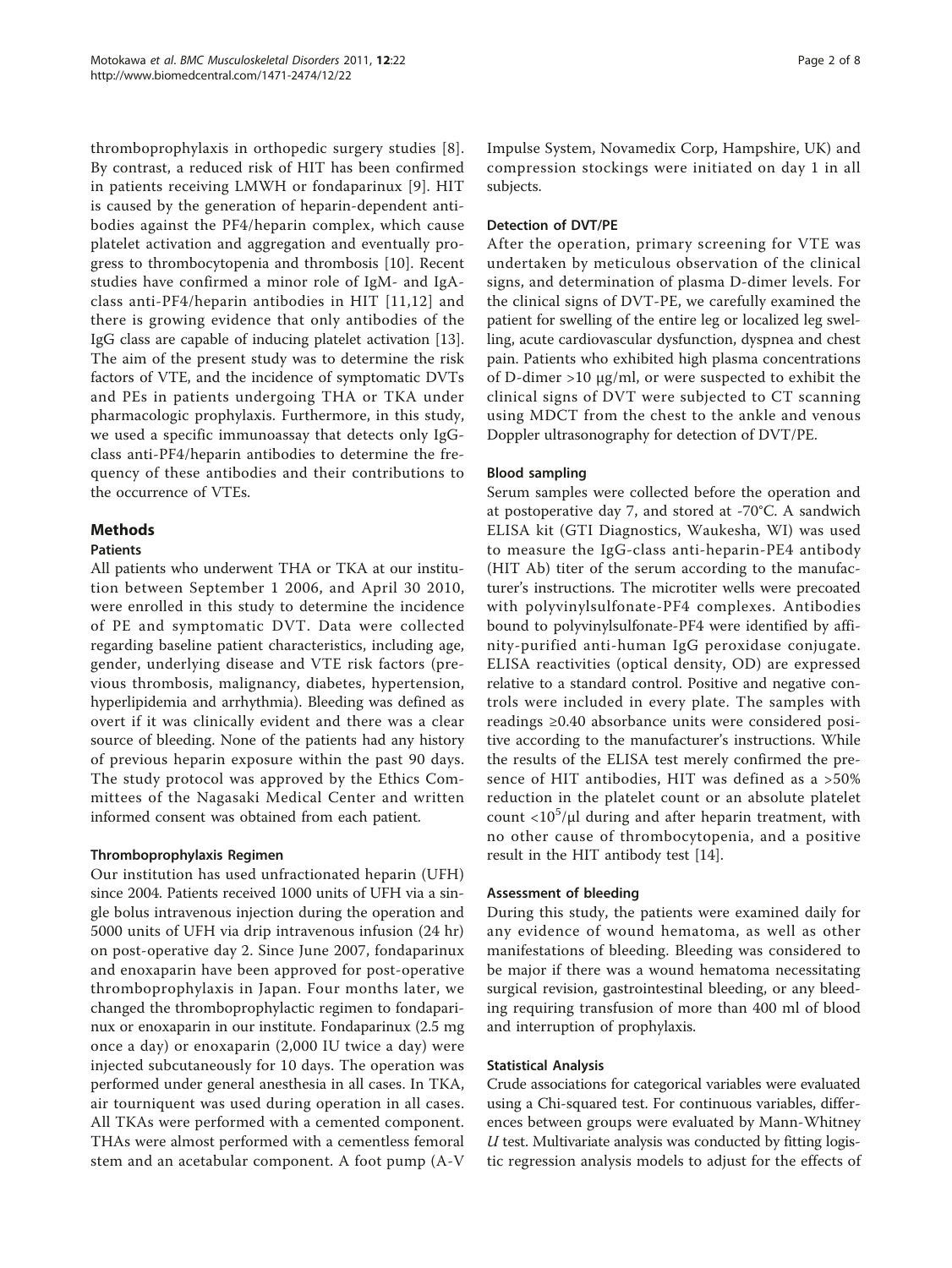confounding factors while identifying significant predictors of DVT. The variables on multiple logistic regression analysis were selected from variables showing a  $p$  value <0.1 in univariate analyses. The exact confidence intervals and probability values are reported for the multivariate models. For all other tests, a  $p$  value <0.05 was considered statistically significant. All statistical analysis was performed with SPSS version 13.0 (Chicago, IL, USA). Odds ratios (OR) for regression modeling and their 95% confidence intervals (CI) are reported.

#### Result

## Clinical outcome

### Occurrence of VTE

The total joint arthroplasty (TKA and THA) were performed and the distributions of the patient's mean age and gender are presented in Table 1. Two hundred and fourteen patients (57.2%) underwent THA and 160 patients (42.8%) underwent TKA. For pharmacological VTE prophylaxis, unfractionated heparin (UFH), low molecular-weight heparin (LMWH; enoxaparin) and fondaparinux were administered in 27.8%, 25.4% and 21.7% of the total patients respectively. The primary diagnosis was osteoarthritis in 89.7% and 80.6% of the patients who underwent THA and TKA, respectively. Pulmonary emboli did not occur in this study. As shown in Table 2, symptomatic DVT was observed in

#### Table 1 Patients characteristics

### Table 2 Incidence of DVT and major bleeding

| THA/<br><b>TKA</b> | drug         | No.<br>patients | No. DVT<br>(%) | No. bleeding<br>(%) |
|--------------------|--------------|-----------------|----------------|---------------------|
| <b>THA</b>         | UFH          | 60              | 6(10.0)        | 3(5.0)              |
|                    | <b>LMWH</b>  | 64              | 6(9.4)         | 1(1.6)              |
|                    | Fondaparinux | 49              | 4(8.2)         | 3(6.1)              |
|                    | others       | 41              | 5(12.2)        | 1(2.4)              |
| <b>TKA</b>         | UFH          | 44              | 10(22.7)       | 5(11.4)             |
|                    | <b>LMWH</b>  | 31              | 8(25.8)        | 2(6.5)              |
|                    | Fondaparinux | 32              | 4(12.5)        | O(0)                |
|                    | others       | 53              | 13(24.5)       | 5(9.4)              |

Abbreviations: DVT; deep vein thrombosis, TKA; total knee arthroplasty, THA; total hip arthroplasty, UFH; unfractionated heparin, LMWH; low-molecular weight heparin.

21 patients undergoing THA (9.8%) and 35 patients undergoing TKA (21.9%). All of the DVTs were the distal type.

#### Occurrence of bleeding

Twenty (5.3%) of the 374 operations were associated with major bleeding (Table 2). These complications did not influence the patient's ultimate outcome. There were no gastrointestinal bleeding events.

## Seroconversion of IgG-class PF4/heparin antibody

The seroconversion of IgG-class PF4/heparin antibody was confirmed in 27.5% (44/160) of patients undergoing

| <b>Characteristics</b>                         | <b>THA</b>              |                            |                        | <b>TKA</b>                 | p         |
|------------------------------------------------|-------------------------|----------------------------|------------------------|----------------------------|-----------|
|                                                | $n = 214$               |                            |                        | $n = 160$                  |           |
| Age                                            | $65.6 \pm 11.7$ (25-90) |                            | $73.9 \pm 8.9$ (30-89) |                            | < 0.00001 |
| Age≧75 yr                                      | 49                      |                            | 89                     |                            | < 0.00001 |
| Age $<$ 75 yr                                  | 165                     |                            | 71                     |                            |           |
| Gender(male/female)                            | 34/180                  |                            | 31/129                 |                            | 0.379     |
| BMI(Kg/m <sup>2</sup> )                        |                         | $24.1 \pm 3.8$ (15.1-37.7) |                        | $25.9 \pm 4.3$ (13.7-41.4) | < 0.00001 |
| BMl <sup>230</sup>                             | 17                      |                            | 30                     |                            | 0.002     |
| BM < 30                                        | 197                     |                            | 130                    |                            |           |
| Risk factors                                   | 102/214 (47.7%)         |                            | 112/160 (70.0%)        |                            | < 0.00001 |
| OA/RA                                          | 192/22                  |                            | 129/31                 |                            | 0.013     |
| Seroconvertion of IgG-class Anti-PF4/heparinAb |                         | 30/214 (14.0%)             |                        | 44/160 (27.5%)             | 0.001     |
| Treatment                                      |                         |                            |                        |                            |           |
| UFH                                            |                         | 60/214 (28.0%)             |                        | 44/160 (27.5%)             | 0.909     |
| LMWH                                           |                         | 64/214 (29.9%)             |                        | 31/160 (19.4%)             | 0.021     |
| Fondaparinux                                   |                         | 49/214 (22.9%)             |                        | 32/160 (20.0%)             | 0.501     |
| Others                                         | 21/214 (9.8%)           |                            |                        | 29/160 (18.1%)             | 0.019     |
| Aspirin                                        |                         | 16/214 (7.5%)              |                        | 27/160 (16.9%)             |           |
| Warfarin                                       |                         | 4/214 (1.9%)               |                        | 1/160 (0.6%)               |           |
| Cilostazol                                     |                         | 14/214 (6.5%)              |                        | 23/160 (14.4%)             |           |
| No medication                                  |                         | 20/214 (9.3%)              |                        | 24/160 (15.0%)             | 0.093     |

Abbreviations: BMI; body mass index, TKA; total knee arthroplasty, THA; total hip arthroplasty, OA; osteoarthritis, RA; rheumatoid arthritis, UFH; unfractionated heparin, LMWH; low-molecular weight heparin.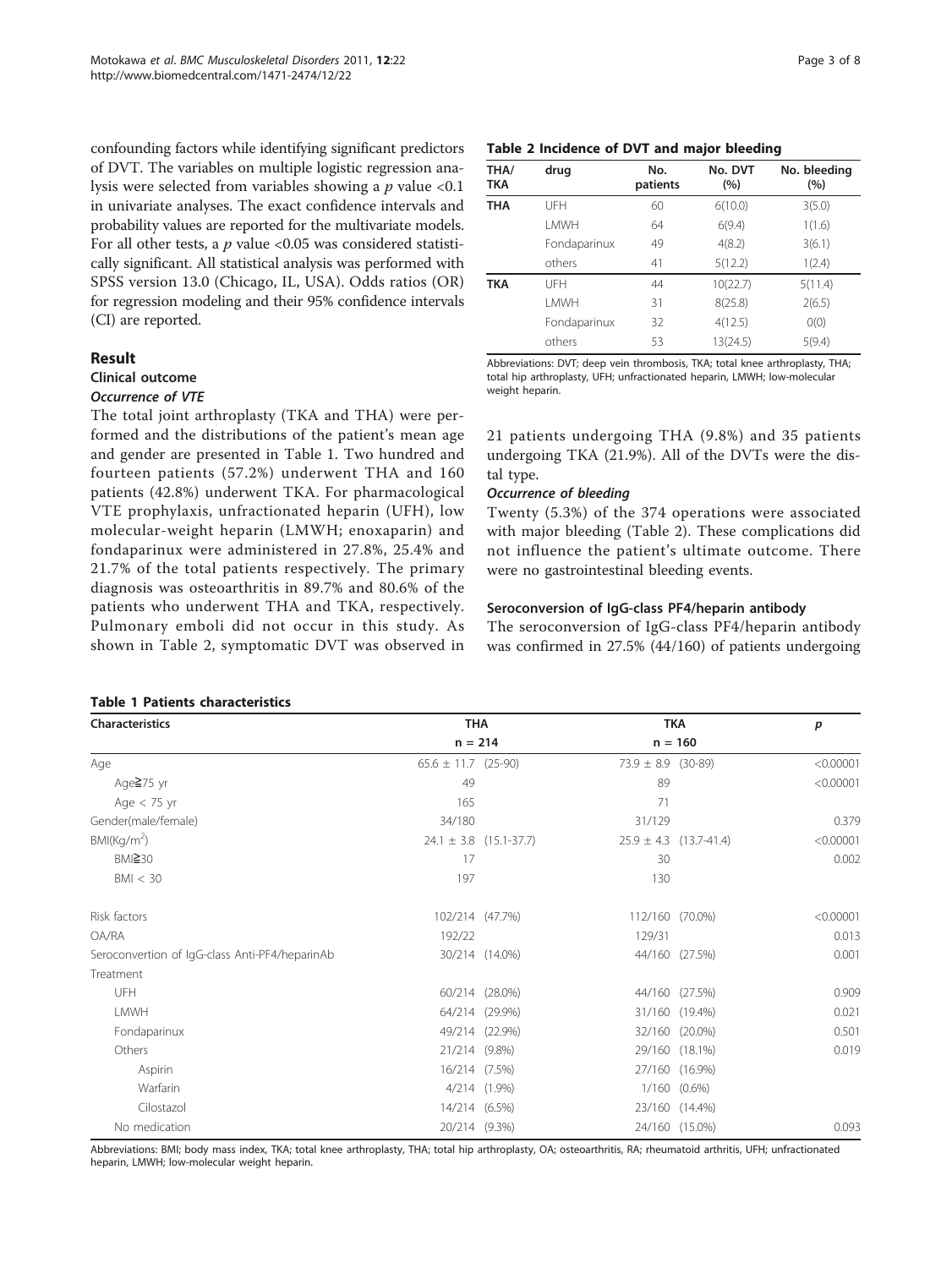TKA and in 14.0% (30/214) of those undergoing THA (Table 3). The incidence of seroconversion of IgG-class PF4/heparin antibodies was significantly higher in patients undergoing TKA compared to those undergoing THA. The seroconversion of IgG-class PF4/heparin antibodies varied with the different thromboembolic prophylaxis therapeutics. The conversion incidence of IgG-class PF4/heparin antibodies was significantly lower in patients receiving fondaparinux compared with those receiving UFH. Interestingly, seroconversion of IgG-class PF4/heparin antibodies was demonstrated in patients who did not receive UFH, LWMH or fondaparinux.

### Platelet count

We compared the platelet counts before the operation and at post-operative day 7 in the patients with or without seroconversion of IgG-class PF4/heparin antibodies. Platelet counts were elevated significantly at post-operative day 7 in the presence or absence of seroconversion of IgG-class PF4/heparin antibodies and none of these patients developed HIT (Figure [1](#page-4-0)).

## Risk factors for DVT

In comparisons between patients with or without DVT, several variables were selected through univariate analysis, based upon a p-value <0.1 (Table [4](#page-4-0)), and these selected parameters were then subjected to multivariate analysis. The parameters included were; age, gender, the type of operation (TKA/THA), and postoperative (7 days) seroconversion of IgG PF4/heparin antibody. Logistic regression multivariate analysis revealed older age  $(\geq 75 \text{ yr})$ , female gender and seroconversion of the IgG anti-PF4/heparin antibody as significant independent risk factors (Table [5\)](#page-5-0).

Next, we determined whether seroconversion of the IgG-class HIT antibody contributed to the occurrence

|                     | Table 3 Analysis of IgG-class anti-PF4/heparin antibody |
|---------------------|---------------------------------------------------------|
| seroconversion rate |                                                         |

| THA/<br><b>TKA</b> | drug         | No.<br>patients | No. seroconversion<br>(%) | Total(%)         |
|--------------------|--------------|-----------------|---------------------------|------------------|
| <b>THA</b>         | UFH          | 60              | 17(28.3)                  | 30(14.0)         |
|                    | I MWH        | 64              | $4(6.3)^{*}$              |                  |
|                    | Fondaparinux | 49              | $4(8.2)$ **               |                  |
|                    | others       | 41              | 5(12.2)                   |                  |
| <b>TKA</b>         | UFH          | 44              | 17(38.6)                  | 44(27.5)<br>**** |
|                    | <b>I MWH</b> | 31              | $5(16.1)$ ***             |                  |
|                    | Fondaparinux | 32              | 8(25.0)                   |                  |
|                    | others       | 53              | 14(26.4)                  |                  |

Abbreviations: TKA; total knee arthroplasty, THA; total hip arthroplasty, UFH; unfractionated heparin, LMWH; low-molecular weight heparin,  $* p = 0.001$ versus UFH,  $^{**}p = 0.008$  versus UFH,  $^{***}p = 0.035$  versus UFH,  $^{***}p = 0.001$ versus THA.

of DVT in the subgroups receiving the same antithrombotic prophylaxis agent (Table [6](#page-5-0)). Seroconversion of the IgG-class HIT antibody was significantly associated with the occurrence DVT in patients receiving UFH ( $p =$ 0.001, OR; 6.2). Meanwhile, seroconversion of the IgG-class HIT antibody was not associated with the occurrence of DVT in patients receiving LMWH or fondaparinux, as well as in patients who were not treated with these prophylaxes.

## **Discussion**

In this report we describe our studies comparing the incidence of anti-PF4/heparin antibodies in patients receiving different thromboprophylaxis therapeutics after total joint arthroplasty (TKA and THA). Previous study has reported a significant difference in HIT between unfractionated heparin (UFH) and LMWH in postoperative orthopedic patients, suggesting that LMWH is safer than UFH in these patients [\[9](#page-6-0),[15\]](#page-6-0). Our hypothesis was that the frequencies of seroconversion of IgG-class anti-PF4/heparin would be reduced in patients receiving fondaparinux, and even in those receiving LMWHs, and we focused on the relationship between seroconversion of these antibodies and the occurrence of symptomatic DVT under different anti-thrombotic prophylaxis therapeutics. We found that seroconversion of the IgG-class anti-PF4/heparin antibody occurred in a significant number of patients and that it occurred more often in post-operative patients receiving UFH compared with those receiving fondaparinux or LMWH. Furthermore, we demonstrated that seroconversion of the IgG-class anti-PF4/heparin antibody could be an independent risk factor of symptomatic DVT in the absence of thrombocytopenia. Our data also demonstrated that older age  $(≥75 \text{ yr})$  is an independent risk factor of symptomatic DVT. Old age has already been demonstrated to be an important risk factor for VTE [[3\]](#page-6-0). Our result seems to support these previous findings.

HIT is caused by heparin-dependent IgG-class antibodies against the PF4/heparin complex. These IgG immune-complexes bind to the platelet surface, resulting in platelet activation and aggregation [\[16](#page-7-0)]. Immune assays for PF4/heparin antibody generally detect antibodies of all classes Igs (IgG, A, and IgM) [\[12\]](#page-6-0). Accordingly, these immune assays can be expected to display much lower specificity, since only antibodies of the IgG class against PF4/heparin complex can activate platelets [[13\]](#page-6-0). Therefore, in this prospective study, we used an IgG-specific EIA to improve the specificity for the anti-PF4/heparin antibody compared with the global assay. The diagnosis of HIT is based on clinical criteria, including thrombocytopenia, which is confirmed by in vitro demonstration of anti-PF4/heparin antibodies using functional and immunological methods [[17\]](#page-7-0).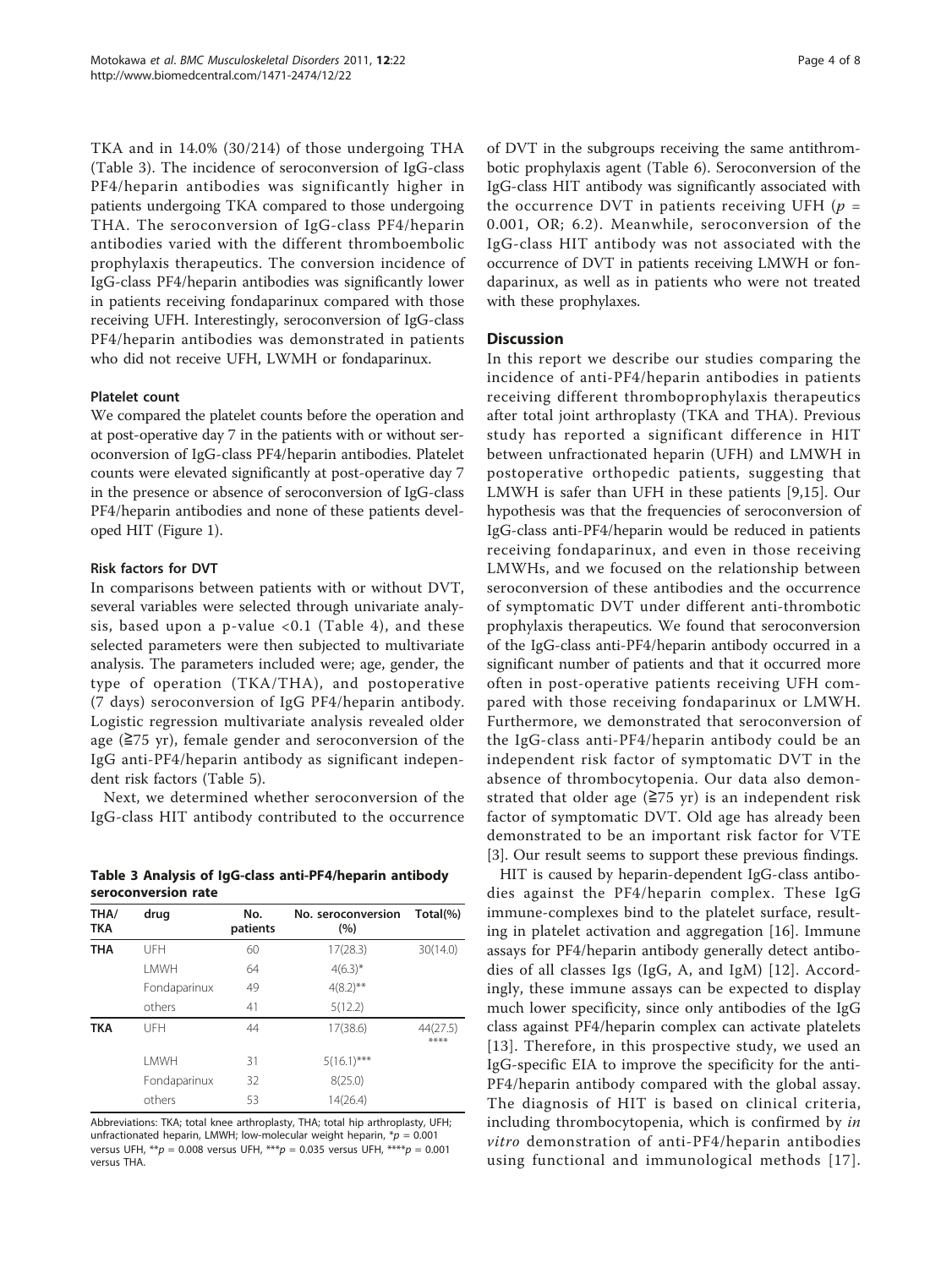<span id="page-4-0"></span>

### Table 4 Patients characteristics and symptomatic DVT

|                                                 | $DVD(-)$                |                            |                    | $DVT(+)$                   |                  |
|-------------------------------------------------|-------------------------|----------------------------|--------------------|----------------------------|------------------|
| Characteristics                                 | $n = 318$               |                            |                    | $n = 56$                   | $\boldsymbol{p}$ |
| Age                                             | $68.2 \pm 11.6$ (25-90) |                            | 74.5 ± 7.8 (45-86) |                            | < 0.00001        |
| Age≧75 yr                                       | 106                     |                            | 32                 |                            | 0.001            |
| Age $<$ 75 yr                                   | 212                     |                            | 24                 |                            |                  |
| Gender(male/female)                             | 60/258                  |                            | 5/51               |                            | 0.070            |
| BM(Kq/m <sup>2</sup> )                          |                         | $24.7 \pm 4.2$ (13.7-41.4) |                    | $25.8 \pm 3.8$ (20.1-35.1) | 0.088            |
| BMI≧30                                          | 37                      |                            | 10                 |                            | 0.195            |
| BM < 30                                         | 281                     |                            | 46                 |                            |                  |
| Risk factors                                    | 176(55.3%)              |                            | 38(67.9%)          |                            | 0.081            |
| TKA/THA                                         | 125/193                 |                            | 35/21              |                            | 0.001            |
| OA/RA                                           | 273/46                  |                            | 48/7               |                            | 0.697            |
| Seroconvertion of IgG-class Anti-PF4/heparin Ab | 54(17.0%)               |                            | 20(35.7%)          |                            | 0.001            |
| Treatment                                       |                         |                            |                    |                            |                  |
| UFH                                             | 89                      | (27.7%)                    |                    | 16 (28.6%)                 | 0.890            |
| LMWH                                            | 81                      | $(25.5\%)$                 |                    | 14 (25.0%)                 | 0.940            |
| Fondaparinux                                    | 73                      | $(23.0\%)$                 | 8                  | $(14.3\%)$                 | 0.146            |
| Others                                          | 37                      | $(11.6\%)$                 | 13                 | $(23.2\%)$                 |                  |
| Aspirin                                         | 31                      | (9.7%                      |                    | 12 (21.4%)                 |                  |
| Warfarin                                        | 5                       | $(1.6\%)$                  | $\circ$            |                            |                  |
| Cilostazol                                      | 26                      | $(8.2\%)$                  |                    | 11 (19.6%)                 |                  |
| No medication                                   |                         | 39 (12.3%)                 |                    | 5 (8.9%)                   | 0.475            |

Abbreviations: DVT; deep vein thrombosis; BMI; body mass index, TKA; total knee arthroplasty, THA; total hip arthroplasty, OA; osteoarthritis, RA; rheumatoid arthritis, UFH; unfractionated heparin, LMWH; low-molecular weight heparin.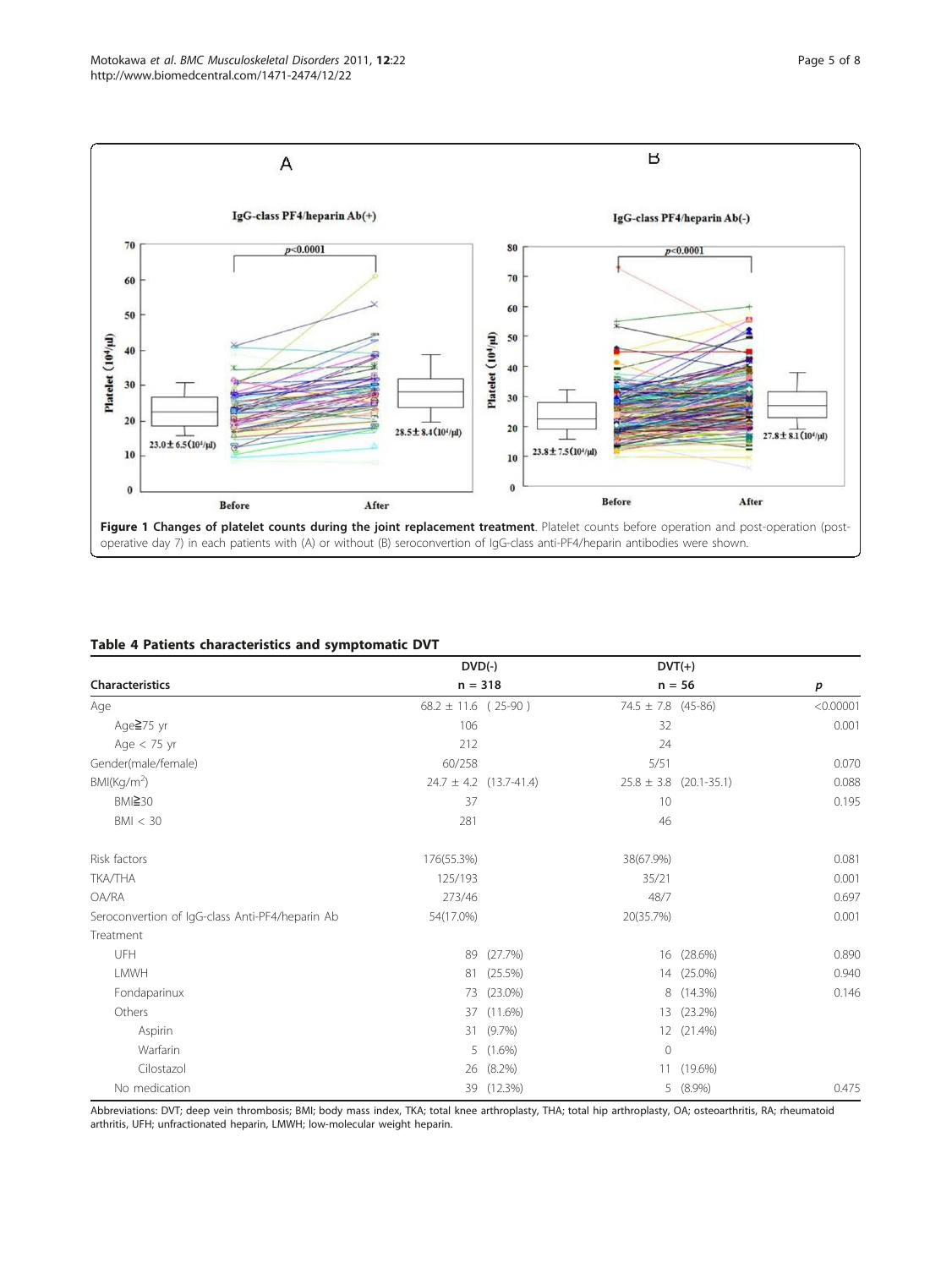<span id="page-5-0"></span>Table 5 Multivariate analysis for risk factors of symptomatic DVT

| Variable                           | р     | ΗR    | 95%CI             |
|------------------------------------|-------|-------|-------------------|
| Age≧75 yr                          | 0.010 | 2.396 | $(1.227 - 4.677)$ |
| Male Gender                        | 0.041 | 0.353 | $(0.130 - 0.957)$ |
| Risk factors                       | 0.760 | 1.114 | $(0.556 - 2.233)$ |
| <b>TKA/THA</b>                     | 0.074 | 1792  | $(0.944 - 3.401)$ |
| Seroconvertion of IgG-class HIT Ab | 0.005 | 2.583 | $(1.338 - 4.984)$ |

Abbreviations: DVT; deep vein thrombosis, TKA; total knee arthroplasty, THA; total hip arthroplasty, HR; Hazard Ratio, CI; Confidence Interval.

Although functional assays are considered to represent the gold standard in the diagnosis of HIT, they are technically challenging and few laboratories have the ability to perform them.

Through the analysis of a large cohort of 374 patients, we observed that IgG-anti-PF4/heparin antibodies were frequently detected in patients receiving UFH, as well as those receiving LMWH or fondaparinux. Furthermore, seroconversion of the IgG-class anti-PF4/heparin Ab was an independent risk for symptomatic DVT in these patients. However, in the sub-analysis seroconversion of the IgG-class anti-PF4/heparin Ab was not an independent risk for symptomatic DVT in patients receiving LMWHs, fondaparinux or oral anti-coagulants. These observations suggest that seroconversion of the IgG-class anti-PF4/heparin Ab could contribute to the thromboembolic complications in patients receiving UFH, and not in those receiving LMWEs or fondaparinux.

The prevalence of HIT varies between agents and its range is 1-5% for UFH and 0-0.8% for LMWH [[18\]](#page-7-0). Warkentin et al. reported the seroconversion incidence

Table 6 Comparison of symptomatic DVT incidence between IgG-class anti-PF4/heparin Ab seroconverted and non-seroconverted patients

| Incidence of symptomatic<br>DVT (%) |               |                       |                            |            |  |  |  |
|-------------------------------------|---------------|-----------------------|----------------------------|------------|--|--|--|
| Drug                                | seroconverted | non-<br>seroconverted | Odds ratio<br>(95%CI)      | р<br>value |  |  |  |
| UFH                                 | 11/34(32.4%)  | 5/70(7.1%)            | $6.217(1.951 -$<br>19.816) | 0.001      |  |  |  |
| <b>I MWH</b>                        | 3/9(33.3%)    | 11/86(12.8%)          | 3.409 (0.743-<br>15.642)   | 0.125      |  |  |  |
| Fondaparinux                        | 3/12(25.0%)   | 5/69(7.2%)            | 4.267 (0.868-<br>20.972)   | 0.092      |  |  |  |
| Others                              | 3/19(15.8%)   | 15/75(20.0%)          | 0.750 (0.193-<br>2.913)    | 0.481      |  |  |  |

Abbreviations: DVT; deep vein thrombosis, UFH; unfractionated heparin, LMWH; low-molecular weight heparin, 95%CI; confidence interval.

of anti-PF4/heparin Ab (fondaparinux 1.4% vs. enoxaparin 1.3%) and the incidence of HIT (fondaparinux 0.4% vs. enoxaparin 0.4%) in orthopedic surgery patient receiving fondaparinux and enoxoparin [[9\]](#page-6-0). In our IgGspecific immune assay, the proportion that seroconverted was 32.6% in patients receiving UFH, 9.5% for LMWHs and 14.8% for fondaprinux. Although this study was limited because we did not use functional assays, these seroconversion rates of IgG-class anti-PF4/ heparin Ab were shown to be relatively high with these anti-thromboembolic prophylactic therapeutics.

Non-drug factors, including type of surgery, are thought to play an important role in influencing the anti-PF4/heparin immune response. Ahamad et al. reported that anti-PF4/heparin antibody formation was higher in patients who had undergone total knee arthroplasty compared with total hip arthroplasty in clinical trial comparing UFH and LMWH [[19\]](#page-7-0). More recently, Warkentin et al. demonstrated that anti-PF4/heparin antibody formation was more frequently observed after total knee arthroplasty compared with total hip arthroplasty [[20\]](#page-7-0). In our study, in TKA, air tourniquest was used during operation in all patients. Hemostasis or local tissue ischemia of lower extremities related to the use of air tourniquet could partly contribute to the increased frequencies of IgG-class anti-PF4/heparin antibodies in patients receiving TKA.

It has been suggested that a syndrome resembling HIT occurs less frequently with fondaparinux [[21\]](#page-7-0). This hypothesis is based on the concept that the IgG class anti-PF4/heparin antibodies are generated in fewer patients receiving fondaparinux [[22](#page-7-0)]. Indeed, our study indicated that the seroconversion incidence of IgG-class anti-PF4/heparin antibody was lower in patients receiving fondaparinux compared with those receiving UFH. It has been demonstrated that fondaparinux does not activate platelets in the presence of sera obtained from patients with HIT, however UFH can activate platelets in functional platelet activation assays [[23\]](#page-7-0). Also, previous studies have shown that sera obtained from patients with HIT containing anti-PF4/heparin antibodies fail to react against PF4 in the presence of fondaparinux [\[9\]](#page-6-0). These differences may contribute to our finding that seroconversion of the anti-PF4/heparin antibodies was not an independent risk factor for symptomatic DVT in patients receiving fondaparinux. Our results suggest that IgG-class anti-PF4/heparin antibodies generated in patients receiving fondaprinux were not able to activate platelets to induce thrombotic complications.

Our study has potential limitations. We surveyed symptomatic DVT in patients undergoing TKA or THA with different antithrombotic prophylaxis therapeutics. However, we attempted to maintain consistency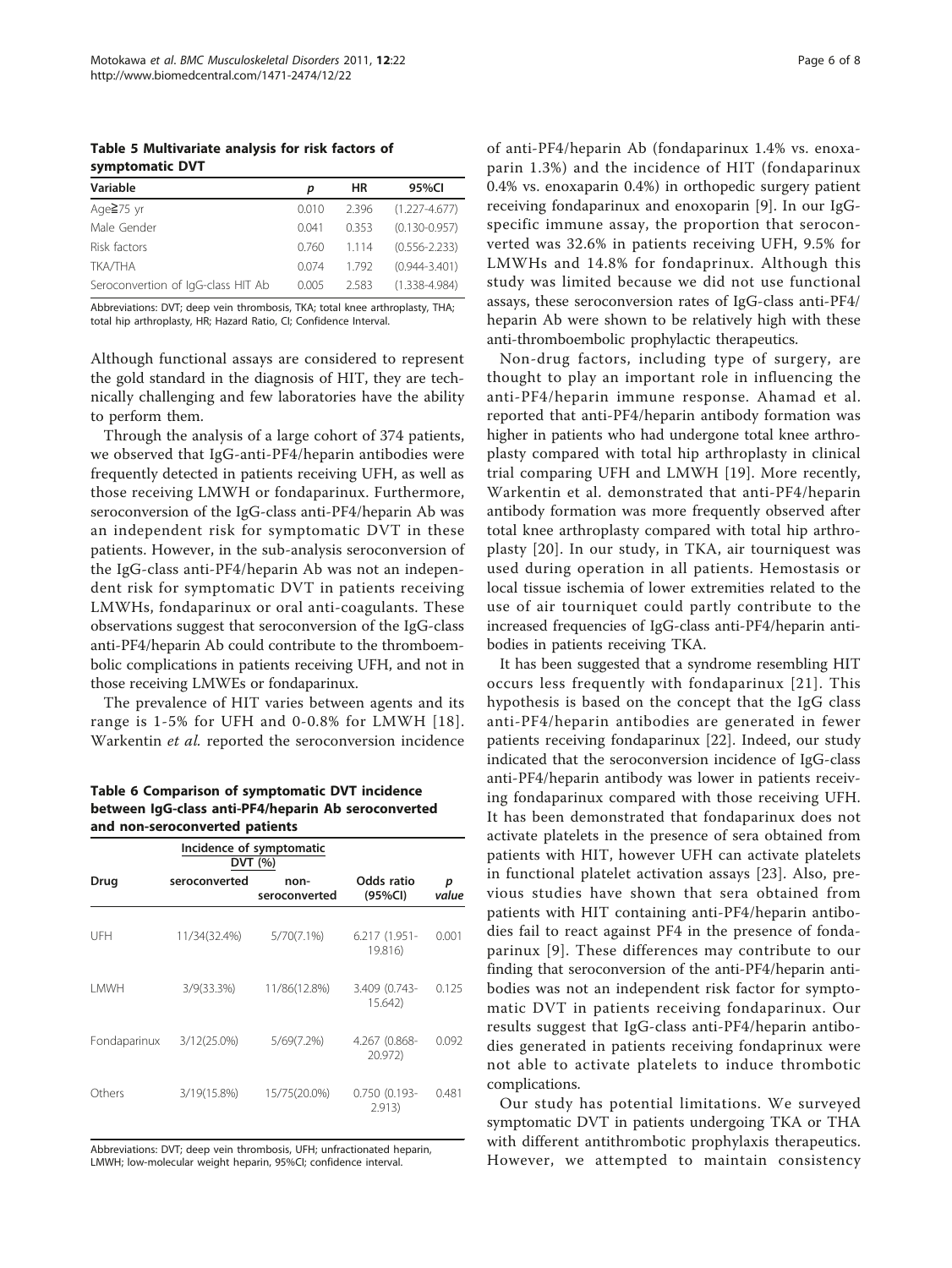<span id="page-6-0"></span>between the patients, treatments and outcomes across the groups; i.e., all patients who underwent THA or TKA receiving standardized anticoagulant regimens, and had the same duration of follow-up. All thrombotic outcomes were confirmed with objective tests. Thus, we believe that our results provide valid estimates of the risk of symptomatic venous thromboembolism in patients who receive short-duration prophylaxis after THA or TKA. Another limitation of our study includes the performance rate of venous doppler US or computed tomography. Therefore, the incidence of DVT in the present study cannot be compared to that of previous studies. We surveyed the usage of anti-coagulants and anti-platelet agents, before and after total joint arthroplasty (TKA and THA), however, the natural products with anti-thrombotic properties had not been monitored.

In summary, symptomatic DVT developed in 15.0% of patients undergoing total joint arthroplasty (TKA and THA) with various thromboprophylaxis therapeutics. However, it was determined that the independent risk factors for DVT are elder-age (≧75 years) and seroconversion of the IgG-class PF4/heparin antibody. The use of UFH and TKA was associated with a higher incidence of IgG-class PF4/heparin antibodies compared with the use of LMWH or fondaparinux and THA. Furthermore, seroconversion of the IgG-class PF4/heparin antibody contributed to the occurrence of DVT more frequently in patients receiving UFH compared to those receiving LMWH or fondaparinux. These findings suggest that seroconversion of IgG-class PF4/heparin antibodies can be associated with DVT even in the absence of thrombocytopenia, in a subset of patients undergoing total joint arthroplasty (TKA and THA).

## Conclusion

Seroconvertion of IgG-class anti-PF4/heparin antibodies were occurred in a significant number of patients receiving total joint arthroplasty (TKA and THA) treatments and their frequencies may depend on anti-thrombotic prophylaxis agents and types of operation (TKA or THA). Furthermore, seroconvertion of IgG-class anti-PH4/heparin antibodies could be an independent risk factor for symptomatic DVT in these patients.

#### Abbreviations

DVT: deep vein thrombosis; HIT: heparin-induced thrombocytopenia; LMWH: low molecular weight heparin; TKA: total knee arthroplasty; THA: total hip arthroplasty; PE: pulmonary embolism; UFH: unfractionated heparin; VTE: venous thromboembolism

#### Acknowledgements

This study was supported by a grant from National Hospital Organization (Multi-center clinical studies for evidenced-based medicine). Special thanks to Fusae Higashi (Omura, Japan) for editing this manuscript.

#### Author details

<sup>1</sup>Department of Orthopedics Surgery and Department of Rheumatology, NHO Nagasaki Medical Center, Japan. <sup>2</sup>Clinical Research Center, NHO Nagasaki Medical Center, Kubara 2-1001-1, Omura 856-8652, Japan. <sup>3</sup>Department of Orthopedics Surgery, Nagasaki University School of Medicine, Sakamoto 1-7-1, Nagasaki 852-8501, Japan.

#### Authors' contributions

TT, KM, YM carried out the immunoassays. KM, SM, KO YJ HS participated in the design of the study and performed the statistical analysis. SM, SS TY conceived of the study, and participated in its design and coordination and helped to draft the manuscript. All authors read and approved the final manuscript.

#### Competing interests

The authors declare that they have no competing interests.

#### Received: 14 July 2010 Accepted: 24 January 2011 Published: 24 January 2011

#### References

- Anderson FA Jr. Spencer FA: [Risk factors for venous thromboembolism.](http://www.ncbi.nlm.nih.gov/pubmed/12814980?dopt=Abstract) Circulation 2003, 107:I9-16.
- 2. Geerts WH, Heit JA, Clagett GP, Pineo GF, Colwell CW, Anderson FA Jr, Wheeler HB: [Prevention of venous thromboembolism.](http://www.ncbi.nlm.nih.gov/pubmed/11157647?dopt=Abstract) Chest 2001, 119:132S-175S.
- 3. Geerts WH, Pineo GF, Heit JA, Bergqvist D, Lassen MR, Colwell CW, Ray JG: [Prevention of venous thromboembolism: the Seventh ACCP Conference](http://www.ncbi.nlm.nih.gov/pubmed/15383478?dopt=Abstract) [on Antithrombotic and Thrombolytic Therapy.](http://www.ncbi.nlm.nih.gov/pubmed/15383478?dopt=Abstract) Chest 2004, 126:338S-400S.
- 4. Fuji T, Fujita S, Ochi T: [Fondaparinux prevents venous thromboembolism](http://www.ncbi.nlm.nih.gov/pubmed/17468868?dopt=Abstract) [after joint replacement surgery in Japanese patients.](http://www.ncbi.nlm.nih.gov/pubmed/17468868?dopt=Abstract) Int Orthop 2008, 32:443-51.
- 5. Fuji T, Ochi T, Niwa S, Fujita S: [Prevention of postoperative venous](http://www.ncbi.nlm.nih.gov/pubmed/18843459?dopt=Abstract) [thromboembolism in Japanese patients undergoing total hip or knee](http://www.ncbi.nlm.nih.gov/pubmed/18843459?dopt=Abstract) [arthroplasty: two randomized, double-blind, placebo-controlled studies](http://www.ncbi.nlm.nih.gov/pubmed/18843459?dopt=Abstract) [with three dosage regimens of enoxaparin.](http://www.ncbi.nlm.nih.gov/pubmed/18843459?dopt=Abstract) J Orthop Sci 2008, 13:442-51.
- 6. Martel N, Lee J, Wells PS: [Risk for heparin-induced thrombocytopenia](http://www.ncbi.nlm.nih.gov/pubmed/15985543?dopt=Abstract) [with unfractionated and low-molecular-weight heparin](http://www.ncbi.nlm.nih.gov/pubmed/15985543?dopt=Abstract) [thromboprophylaxis: a meta-analysis.](http://www.ncbi.nlm.nih.gov/pubmed/15985543?dopt=Abstract) Blood 2005, 106:2710-5.
- 7. Aster RH: [Heparin-induced thrombocytopenia and thrombosis.](http://www.ncbi.nlm.nih.gov/pubmed/7715648?dopt=Abstract) N Engl J Med 1995, 332:1374-6.
- 8. Warkentin TE, Levine MN, Hirsh J, Horsewood P, Roberts RS, Gent M, Kelton JG: [Heparin-induced thrombocytopenia in patients treated with](http://www.ncbi.nlm.nih.gov/pubmed/7715641?dopt=Abstract) [low-molecular-weight heparin or unfractionated heparin.](http://www.ncbi.nlm.nih.gov/pubmed/7715641?dopt=Abstract) N Engl J Med 1995, 332:1330-5.
- 9. Warkentin TE, Cook RJ, Marder VJ, Sheppard JA, Moore JC, Eriksson BI, Greinacher A, Kelton JG: [Anti-platelet factor 4/heparin antibodies in](http://www.ncbi.nlm.nih.gov/pubmed/16109780?dopt=Abstract) [orthopedic surgery patients receiving antithrombotic prophylaxis with](http://www.ncbi.nlm.nih.gov/pubmed/16109780?dopt=Abstract) [fondaparinux or enoxaparin.](http://www.ncbi.nlm.nih.gov/pubmed/16109780?dopt=Abstract) Blood 2005, 106:3791-6.
- 10. Chong BH: [Heparin-induced thrombocytopenia.](http://www.ncbi.nlm.nih.gov/pubmed/12871282?dopt=Abstract) J Thromb Haemost 2003, 1:1471-8.
- 11. Greinacher A, Juhl D, Strobel U, Wessel A, Lubenow N, Selleng K, Eichler P, Warkentin TE: [Heparin-induced thrombocytopenia: a prospective study](http://www.ncbi.nlm.nih.gov/pubmed/17488345?dopt=Abstract) [on the incidence, platelet-activating capacity and clinical significance of](http://www.ncbi.nlm.nih.gov/pubmed/17488345?dopt=Abstract) [antiplatelet factor 4/heparin antibodies of the IgG, IgM, and IgA classes.](http://www.ncbi.nlm.nih.gov/pubmed/17488345?dopt=Abstract) J Thromb Haemost 2007, 5:1666-73.
- 12. Juhl D, Eichler P, Lubenow N, Strobel U, Wessel A, Greinacher A: [Incidence](http://www.ncbi.nlm.nih.gov/pubmed/16466367?dopt=Abstract) [and clinical significance of anti-PF4/heparin antibodies of the IgG, IgM,](http://www.ncbi.nlm.nih.gov/pubmed/16466367?dopt=Abstract) [and IgA class in 755 consecutive patient samples referred for diagnostic](http://www.ncbi.nlm.nih.gov/pubmed/16466367?dopt=Abstract) [testing for heparin-induced thrombocytopenia.](http://www.ncbi.nlm.nih.gov/pubmed/16466367?dopt=Abstract) Eur J Haematol 2006, 76:420-6.
- 13. Pouplard C, Leroux D, Regina S, Rollin J, Gruel Y: [Effectiveness of a new](http://www.ncbi.nlm.nih.gov/pubmed/20062918?dopt=Abstract) [immunoassay for the diagnosis of heparin-induced thrombocytopenia](http://www.ncbi.nlm.nih.gov/pubmed/20062918?dopt=Abstract) [and improved specificity when detecting IgG antibodies.](http://www.ncbi.nlm.nih.gov/pubmed/20062918?dopt=Abstract) Thromb Haemost 2010, 103:145-50.
- 14. Warkentin TE, Chong BH, Greinacher A: [Heparin-induced](http://www.ncbi.nlm.nih.gov/pubmed/9459312?dopt=Abstract) [thrombocytopenia: towards consensus.](http://www.ncbi.nlm.nih.gov/pubmed/9459312?dopt=Abstract) Thromb Haemost 1998, 79:1-7.
- 15. Walenga JM, Jeske WP, Prechel MM, Bacher P, Bakhos M: [Decreased](http://www.ncbi.nlm.nih.gov/pubmed/15085468?dopt=Abstract) [prevalence of heparin-induced thrombocytopenia with low-molecular](http://www.ncbi.nlm.nih.gov/pubmed/15085468?dopt=Abstract)[weight heparin and related drugs.](http://www.ncbi.nlm.nih.gov/pubmed/15085468?dopt=Abstract) Semin Thromb Hemost 2004, 30:69-80.